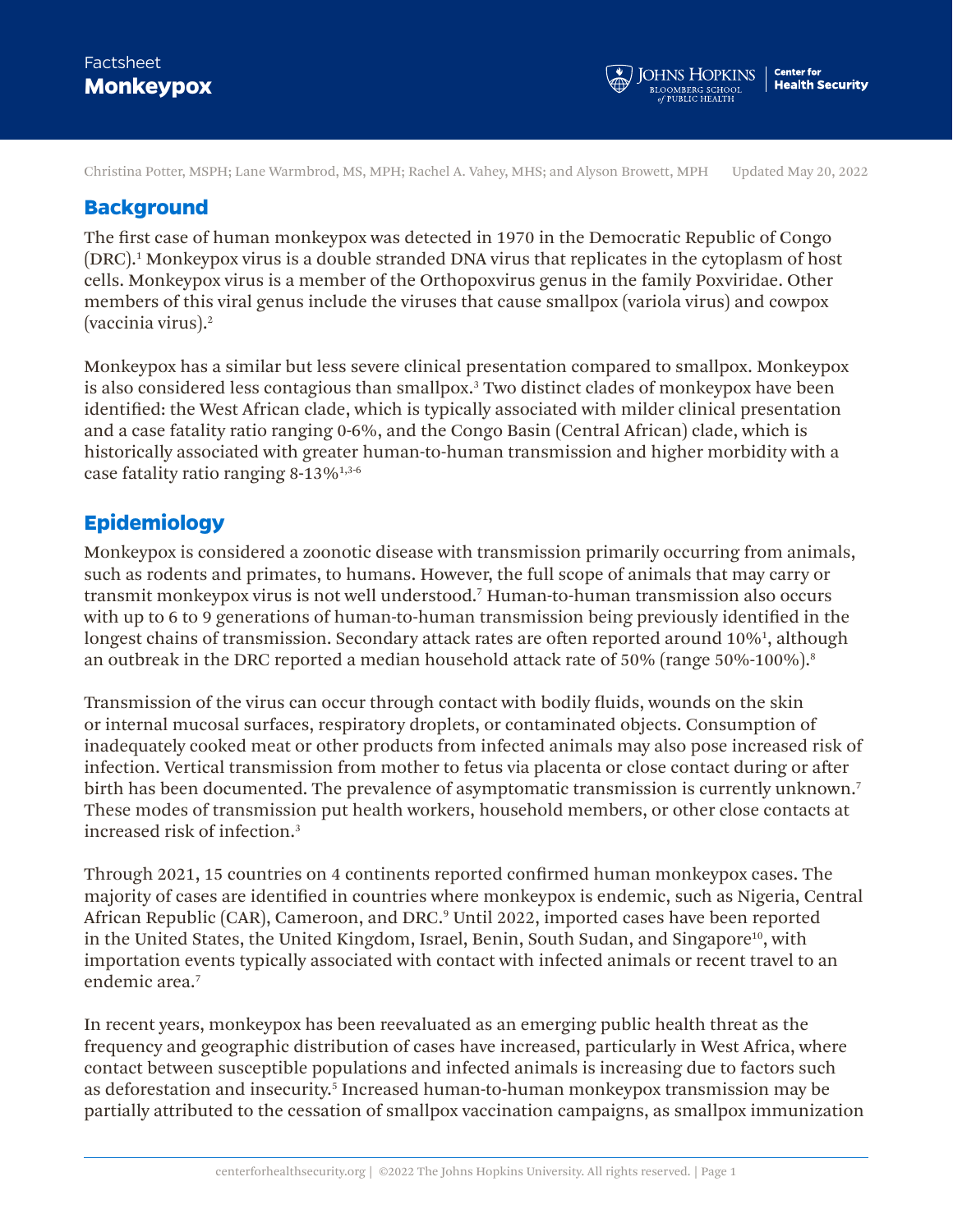provides some cross-protection against monkeypox. Climate change and increased population mobility also are potential contributing factors to increased human-to-human transmission.7 Median age of cases also has increased in recent years from children to young adults.<sup>6</sup>

# **Clinical Characteristics and Diagnosis**

The incubation period for monkeypox can range from 5-21 days but usually falls within 7-14 days. Clinical presentation of monkeypox can be similar to chickenpox, caused by varicella-zoster virus.11 Symptoms usually begin within 5 days of infection with fever and chills, headache, muscle aches, back pain, fatigue, and swollen lymph nodes (lymphadenopathy), the latter symptom differentiating monkeypox from smallpox and chickenpox. About 1-3 days, sometimes longer, after the initial onset of symptoms, a rash or lesions can appear, usually beginning on the face and spreading throughout the body, often to the extremities rather than the trunk. Notably, monkeypox lesions can appear on the palms of the hands and soles of the feet (75% of cases). Most individuals with monkeypox experience rash with 1 to >100 skin lesions, but some do not experience these lesions.<sup>3</sup>

In most patients, symptoms of monkeypox are usually self-limiting and spontaneously resolve within 14-21 days. However, symptoms can be severe and require medical care.<sup>3</sup> During a 2003 monkeypox outbreak in the US during which most patients appeared to contract the disease through direct or indirect contact with infected animals, 19 of 75 patients for which data were available were hospitalized. Of those, 2 developed severe disease, including a child with monkeypox-associated encephalitis.<sup>1,12</sup>

Due to the similarity in clinical symptoms between monkeypox and chickenpox, healthcare providers often face difficulties in diagnosing cases based on clinical symptoms alone.13 Additionally, cross-protective antiviral immunity among adults who received childhood smallpox vaccination may lead to mild or no recognizable disease symptoms.14 Therefore, asymptomatic monkeypox infection and undetected circulation can occur.<sup>15</sup>

Diagnosis often is made presumptively based on clinical presentation and disease progression. The preferred laboratory test is polymerase chain reaction (PCR) detection of viral DNA, with the best specimens being skin, fluid, or crusts collected directly from skin lesions, or biopsy when possible. PCR blood serum tests are not recommended. Additionally, antigen and antibody detection methods are not recommended due to the serological cross-reactivity among orthopoxviruses and the potential for false positive results among people recently or previously vaccinated against smallpox.<sup>3</sup> Viral isolation from a clinical specimen, electron microscopy, and immunohistochemistry also are acceptable techniques in addition to PCR. However, the expertise and equipment required for these tests limit their feasibility in rural or resource-poor areas without major laboratories.16

# **Prevention and Treatment**

Monkeypox cases often are treated with medical countermeasures designed for the closely related smallpox virus. There are currently 3 smallpox vaccines that could be used in the US Strategic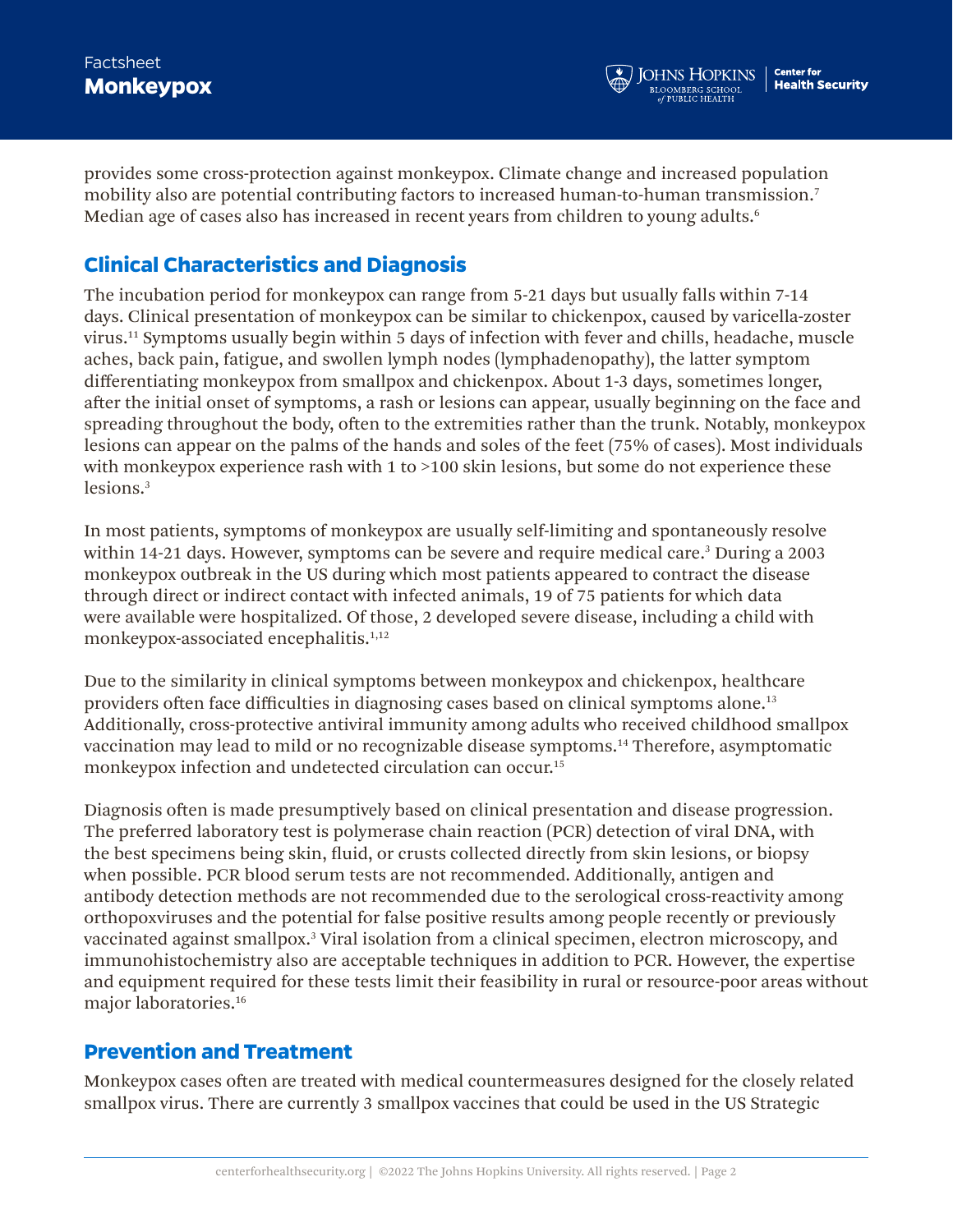### **Monkeypox Factsheet**

National Stockpile (SNS), 2 of which are licensed for smallpox and the other could be used for smallpox under an investigational new drug (IND) protocol. The two licensed vaccines for smallpox are JYNNEOS<sup>™</sup> (also known as Imvamune or Imvanex) and ACAM2000®. JYNNEOS™ also is licensed for monkeypox.

The JYNNEOSTM vaccine is an attenuated live virus vaccine that is replication-deficient, meaning the virus cannot reproduce in humans. It is administered subcutaneously in 2 doses, given 4 weeks apart.<sup>17</sup> Pre-exposure prophylaxis to monkeypox can be conferred by the smallpox vaccine JYNNEOS<sup>™</sup>. Data from Africa suggests that the JYNNEOS™ vaccine is at least 85% effective in preventing monkeypox. This conclusion is supported by studies assessing the immunogenicity of this vaccine in humans and efficacy data from animal challenge studies.18 Additionally, the JYNNEOSTM vaccine is considered to be a potential post-exposure prophylactic to minimize potential development and severity of disease. For post-exposure prophylaxis, the US CDC recommends that the first dose of the vaccine be given within 4 days from the date of exposure to prevent disease onset. If given between 4-14 days after the date of exposure, vaccination may reduce the symptoms of disease but may not prevent disease.<sup>19</sup>

The ACAM2000® vaccine is a replication-competent live vaccinia virus vaccine, meaning the vaccinia virus in the vaccine can be transmitted to contacts of the immunized individual. The vaccine historically has been given to individuals with high-risk of exposure to poxviruses, such as laboratory staff, and is available for use as post-exposure prophylaxis for monkeypox under an expanded access IND protocol (in 2021, the US CDC Advisory Committee on Immunization Practices recommended the JYNNEOS™ vaccine be used for personnel at high risk of occupational exposure instead of ACAM2000®).20 ACAM2000® is given as a single dose via the multiple puncture technique for percutaneous administration.17 The vaccination schedule for post-exposure prophylaxis with ACAM2000<sup>®</sup> is the same as for the first dose of the JYNNEOS™ vaccine. A 2020 study administered the antiviral tecovirimat and ACAM2000® to evaluate tecovirimat's effect on ACAM2000® immunogenicity and efficacy. Tecovirimat is the active pharmaceutical ingredient in TPOXX, which is US FDA-approved to treat confirmed smallpox diagnosis. Clinical signs of disease were elevated in the tecovirimat-treated group of the monkeypox challenge trial, suggesting TPOXX may affect ACAM2000<sup>®</sup> immunogenicity if administered concomitantly.<sup>21</sup>

The third smallpox vaccine is the Aventis Pasteur Smallpox Vaccine (APSV). It is a replicationcompetent vaccinia virus vaccine that could be used under an IND or emergency use authorization (EUA). This vaccine would only be used for smallpox if the licensed vaccines are unavailable or contraindicated.17 It is unclear if this vaccine could be used for monkeypox.19 Other vaccines for monkeypox are in development, including VACΔ6 and LC16.<sup>20</sup>

The FDA-approved antivirals cidofovir and brincidofovir could be used to treat monkeypox under IND or EUA, though there is insufficient data on their effectiveness for monkeypox treatment in humans. However, animal studies have demonstrated effectiveness against monkeypox in certain mammalian species.<sup>22</sup> Brincidofovir is approved to treat smallpox under the FDA's Animal Rule. Brincidofovir and cidofovir work by inhibiting the viral DNA polymerase and have been used to treat other viral infections with varying levels of success. $23,24$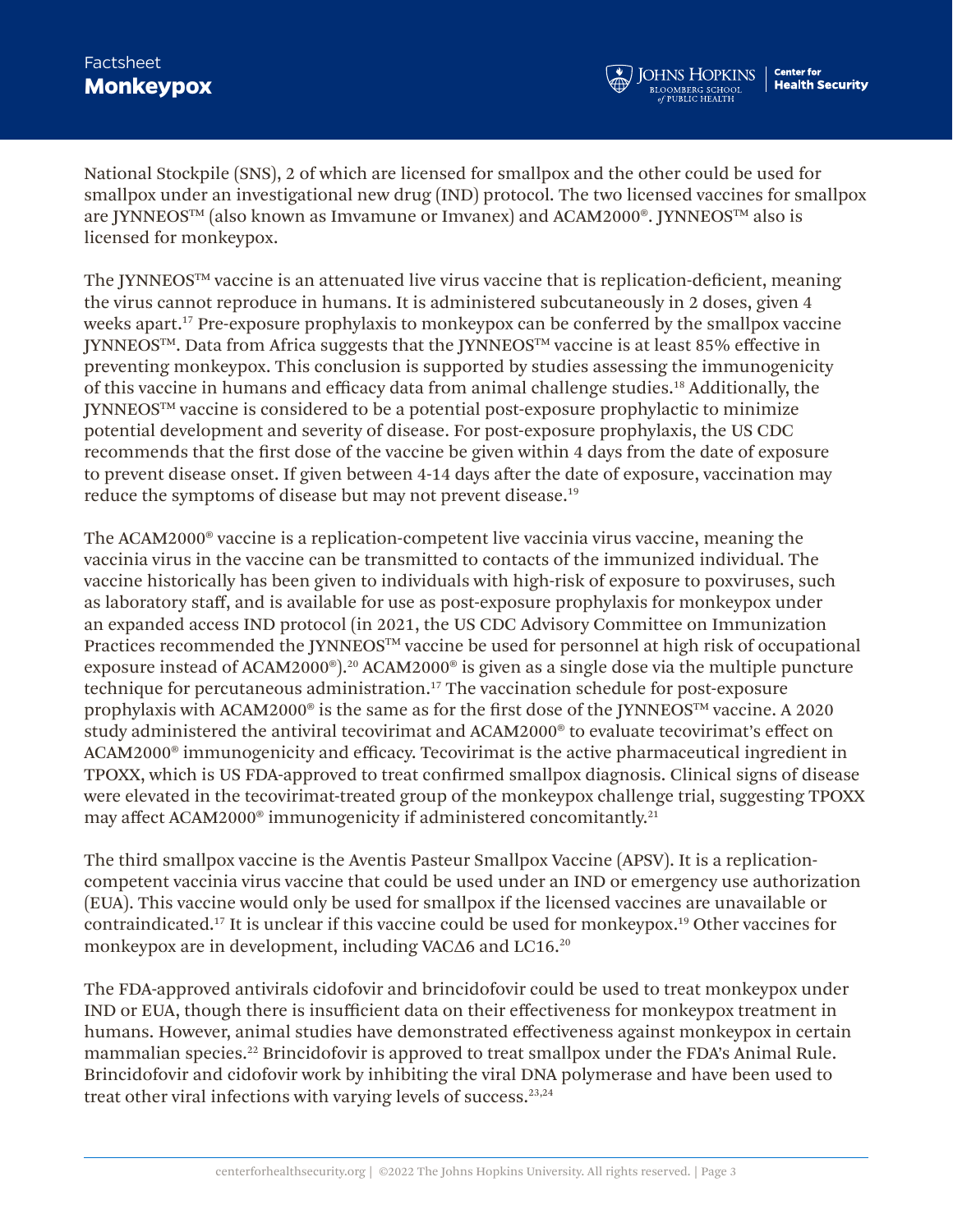The FDA approved the antiviral tecovirimat (ST-246; TPOXX) in 2018 to treat smallpox based on *in vitro* studies using variola virus and related orthopoxviruses. The antiviral, which is included in the US SNS, could be used to treat monkeypox under an IND, though there is no data on its effectiveness in humans.<sup>22</sup> Studies using tecovirimat in animal species have demonstrated its effectiveness in treating a variety of poxvirus-caused infections. Tecovirimat is an inhibitor of the viral envelope protein p37 that blocks the ability of virus particles to be released from infected cells.25

Another potential treatment for monkeypox is vaccinia immune globulin (VIG). However, use of VIG for monkeypox or smallpox has not been tested in humans and there is no data on its effectiveness against either virus. VIG for monkeypox treatment would need to be conducted under an IND. Research is ongoing to develop new immune globulin-based treatments for poxviruses. CDC and its partners have developed 4 new monoclonal antibody (mAb) mixes that appear to be effective against intracellular and enveloped virion forms of variola and monkeypox viruses in animals.20

# **Recent Outbreaks in Europe & North America as of May 20, 2022\***

Recent cases in the United Kingdom (20 confirmed), $26$  Spain (30 confirmed), $27$  Portugal (14 confirmed)<sup>28</sup>, Australia (2 confirmed)<sup>29</sup>, Belgium (2 confirmed)<sup>30</sup>, Canada (2 confirmed)<sup>31</sup>, France (1 confirmed), $32$  Germany (1 confirmed), $33$  Italy (3 confirmed) $34$ , Sweden (1 confirmed), and the United States (1 confirmed)<sup>35</sup> have renewed concern regarding the threat of monkeypox. To date, no deaths are reported. Contact tracing is underway, but it is likely that cases may have occurred through community transmission. Additionally, it has been noted that an unusual number of the new cases have arisen among gay, bisexual, or other men who has sex with men (MSM).4,36,37 However, MSM are not the only community at risk, as close contact historically is the primary mode of transmission. Sexual transmission has been hypothesized as a potential mode of transmission but has not been reported as a driver of transmission in past monkeypox outbreaks.<sup>7</sup>

*\*As of 1:30 pm ET*

#### **References**

- 1. Beer EM, Rao VB. A systematic review of the epidemiology of human monkeypox outbreaks and implications for outbreak strategy. *PLoS Negl Trop Dis*. 2019;13(10):e0007791.
- 2. Alakunle E, Moens U, Nchinda G, Okeke MI. Monkeypox Virus in Nigeria: infection biology, epidemiology, and evolution. *Viruses*. 2020;12(11):1257.
- 3. World Health Organization (WHO). Monkeypox Fact Sheet. Geneva: WHO; 2019. Accessed 18 May 2022. <https://www.who.int/news-room/fact-sheets/detail/monkeypox>
- 4. World Health Organization (WHO). Disease Outbreak News: Monkeypox—United Kingdom of Great Britain and Northern Ireland. Published May 16, 2022. Accessed May 18, 2022. [https://www.who.int/](https://www.who.int/emergencies/disease-outbreak-news/item/2022-DON381) [emergencies/disease-outbreak-news/item/2022-DON381](https://www.who.int/emergencies/disease-outbreak-news/item/2022-DON381)
- 5. Petersen E, Kantele A, Koopmans M, et al. Human Monkeypox. *Infectious Disease Clinics of North America*. 2019;33(4):1027-1043.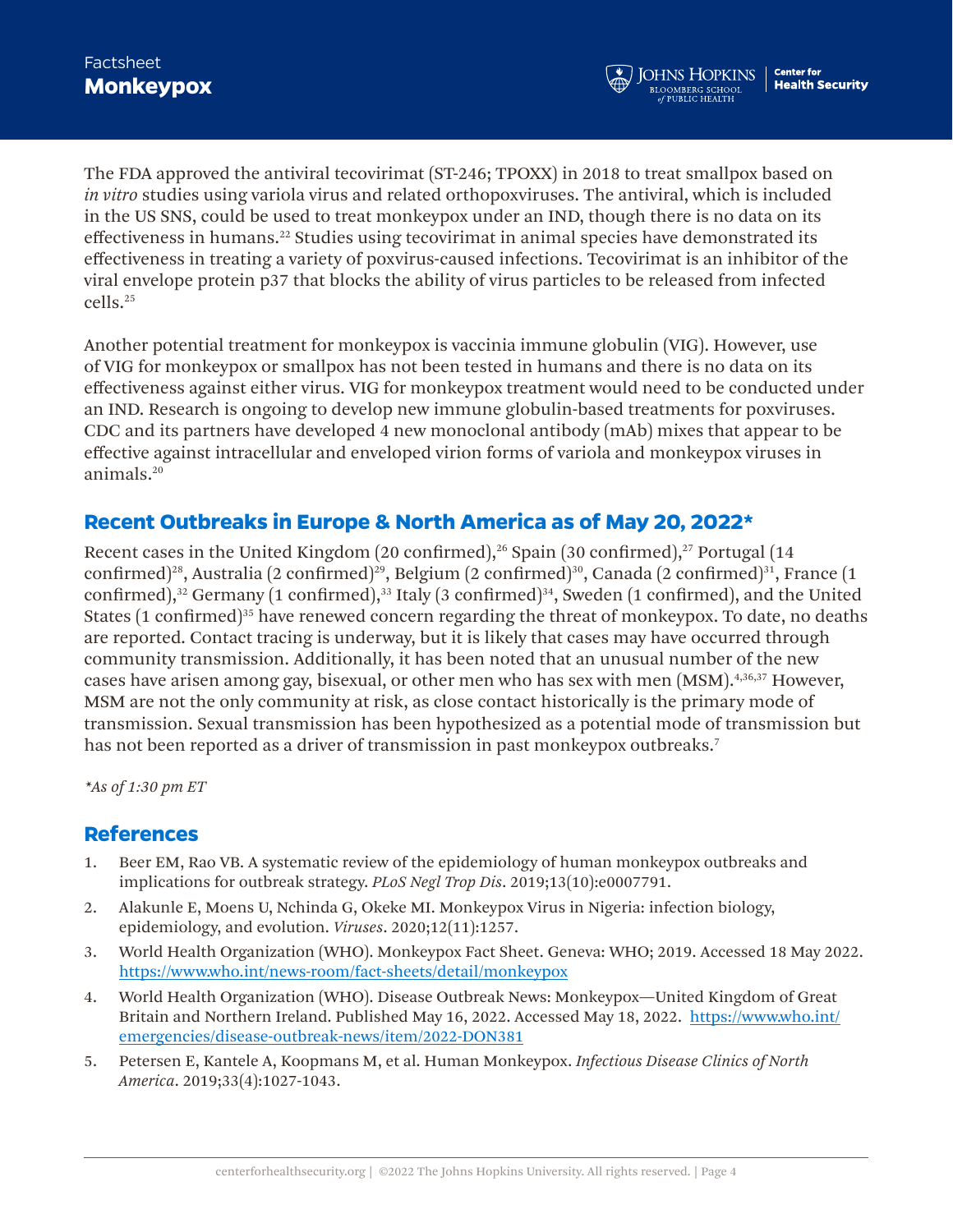## **Monkeypox** Factsheet

- 6. Bunge EM, Hoet B, Chen L, et al. The changing epidemiology of human monkeypox—A potential threat? A systematic review. *PLoS Negl Trop Dis*. 2022;16(2):e0010141.
- 7. Simpson K, Heymann D, Brown CS, et al. Human monkeypox—After 40 years, an unintended consequence of smallpox eradication. *Vaccine*. 2020;38(33):5077-5081.
- 8. Nolen LD, Osadebe L, Katomba J, et al. Extended human-to-human transmission during a monkeypox outbreak in the Democratic Republic of the Congo. *Emerg Infect Dis*. 2016;22(6):1014-1021.
- 9. WHO Health Emergencies Programme. *Outbreaks and Emergencies Bulletin, Week 17: 18-24 April 2022*. Published April 24, 2022. Accessed May 18, 2022.<https://apps.who.int/iris/handle/10665/353573>
- 10. World Health Organization (WHO). Health topics: Monkeypox. Updated May 18, 2022. Accessed May 18, 2022.<https://www.who.int/health-topics/monkeypox/>
- 11. US Centers for Disease Control and Prevention (CDC). Monkeypox Signs and Symptoms. Updated July 16, 2021. Accessed May 18, 2022. <https://www.cdc.gov/poxvirus/monkeypox/symptoms.html>
- 12. State and local health departments, Monkeypox Investigation Team at US Centers for Disease Control and Prevention (CDC). Update: multistate outbreak of monkeypox --- Illinois, Indiana, Kansas, Missouri, Ohio, and Wisconsin, 2003. *Morbidity and Mortality Weekly Report*. 2003;52(25):589-590.
- 13. Dubois ME, Slifka MK. Retrospective Analysis of Monkeypox Infection. *Emerg Infect Dis*. 2008;14(4):592- 599.
- 14. Hammarlund E, Lewis MW, Carter SV, et al. Multiple diagnostic techniques identify previously vaccinated individuals with protective immunity against monkeypox. *Nat Med*. 2005;11(9):1005-1011.
- 15. Guagliardo SAJ, Monroe B, Moundjoa C, et al. Asymptomatic orthopoxvirus circulation in humans in the wake of a monkeypox outbreak among chimpanzees in Cameroon. *Am J Trop Med Hyg*. 2020;102(1):206-212.
- 16. McCollum AM, Damon IK. Human monkeypox. *Clin Infect Dis*. 2014;58(2):260-267.
- 17. US Centers for Disease Control and Prevention (CDC). Smallpox vaccines. Updated December 2, 2019. Accessed May 18, 2022. <https://www.cdc.gov/smallpox/clinicians/vaccines.html>.
- 18. US Food and Drug Administration (FDA). FDA approves first live, non-replicating vaccine to prevent smallpox and monkeypox. Published September 24, 2019. Accessed May 18, 2022.
- 19. US Centers for Disease Control and Prevention (CDC). Monkeypox and smallpox vaccine guidance. Updated December 2, 2019. Accessed May 18, 2022. [https://www.cdc.gov/poxvirus/monkeypox/](https://www.cdc.gov/poxvirus/monkeypox/clinicians/smallpox-vaccine.html) [clinicians/smallpox-vaccine.html](https://www.cdc.gov/poxvirus/monkeypox/clinicians/smallpox-vaccine.html)
- 20. World Health Organization (WHO) Advisory Committee for Variola Virus Research. *WHO advisory committee on variola virus research: report of the twenty-third meeting, virtual meeting, 3-4 November 2021*. Geneva:WHO; 2022.
- 21. Russo AT, Berhanu A, Bigger CB, et al. Co-administration of tecovirimat and ACAM2000 $\text{TM}$  in nonhuman primates: Effect of tecovirimat treatment on ACAM2000 immunogenicity and efficacy versus lethal monkeypox virus challenge. *Vaccine*. 2020;38(3):644-654.
- 22. US Centers for Disease Control and Prevention (CDC). Monkeypox treatment. Updated July 17, 2021. Accessed May 18, 2022. [https://www.cdc.gov/poxvirus/monkeypox/clinicians/treatment.html.](https://www.cdc.gov/poxvirus/monkeypox/clinicians/treatment.html)
- 23. Lanier R, Trost L, Tippin T, et al. Development of CMX001 for the treatment of poxvirus infections. *Viruses*. 2010;2(12):2740-2762.
- 24. Chilukuri S, Rosen T. Management of acyclovir-resistant herpes simplex virus. *Dermatol Clin*. 2003;21(2):311-320.